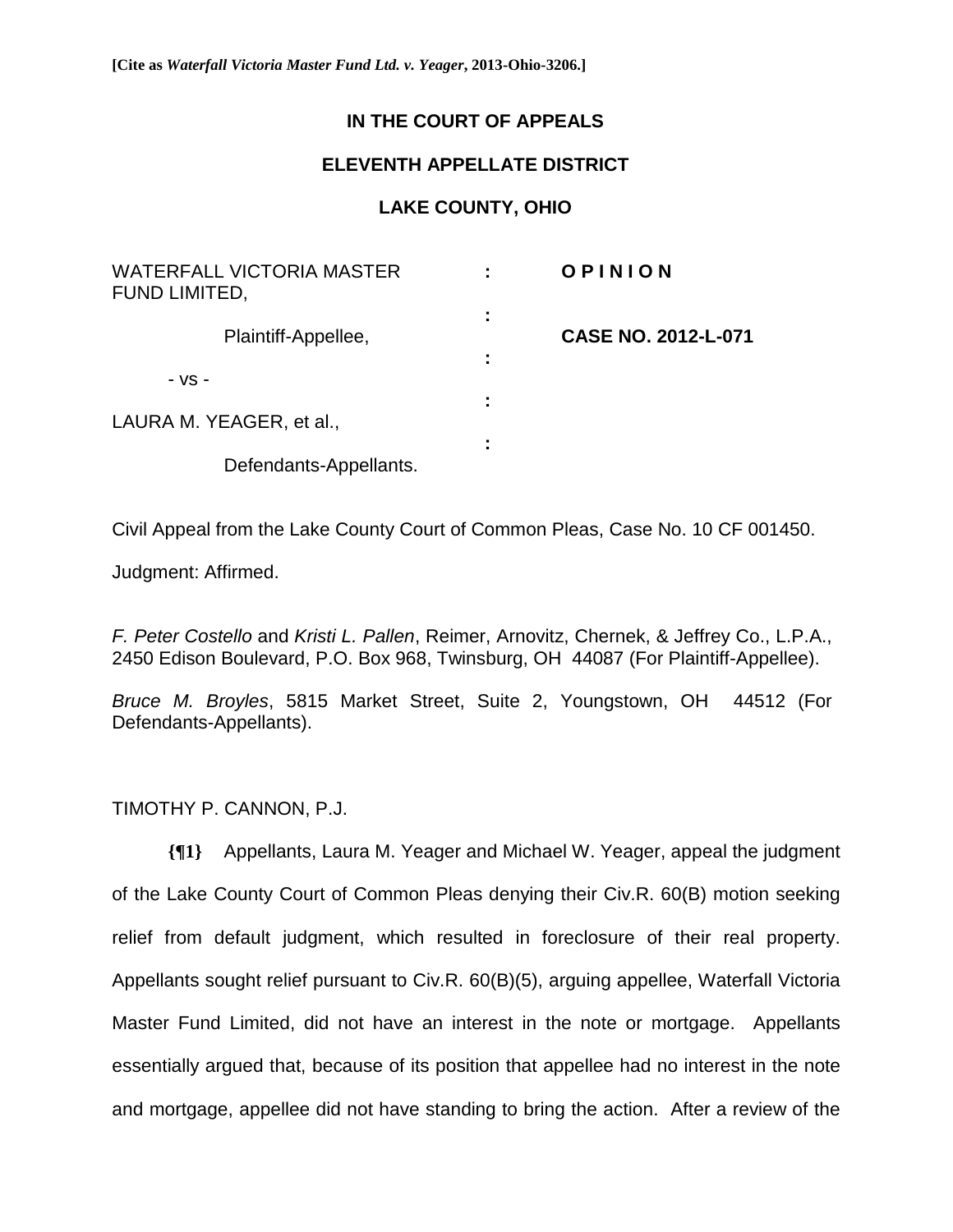record, as well as the developing case law in Ohio, we find that an assignment of the mortgage was attached to the complaint for foreclosure, sufficiently establishing appellee's standing at the time the suit was initiated. As a result, the trial court properly concluded it had jurisdiction to proceed with the case, and the judgment is affirmed.

**{¶2}** On May 14, 2010, appellee filed a complaint for foreclosure, alleging appellants' default on a note in the sum of \$164,839.88, plus interest. Specifically relevant to this appeal, the following was attached to the complaint: a copy of the mortgage, with EquiFirst Corporation listed as the lender and Mortgage Electronic Registration Systems, Inc. ("MERS") as its nominee; an assignment of the mortgage from MERS, as nominee for EquiFirst Corporation, to Deutsche Bank National Trust Company, as trustee for the Registered Holders of Soundview Home Loan Trust Series 2006-EQ2; an assignment of the mortgage from Deutsche Bank National Trust Company, as trustee for the registered holders of Soundview Home Loan Trust 2006, to appellee.

**{¶3}** The trial court's docket entry of June 3, 2010, indicates that appellants were personally served on May 26, 2010. No answer to the complaint was filed by appellants. In response to a court order, an updated preliminary judicial report, filed on June 16, 2010, reflected appellee as the mortgage holder by way of assignment.

**{¶4}** On January 4, 2011, appellee filed a motion for default judgment, which the trial court granted. In the trial court's judgment entry, it found that all necessary parties had been served with summons and were properly before the court. It found appellee to be entitled to the sum set forth in the complaint. An appeal was taken from this judgment in *Waterfall Victoria Master Fund Ltd. v. Yeager*, 11th Dist. No. 2011-L-025, 2012-Ohio-124, wherein this court affirmed the default judgment.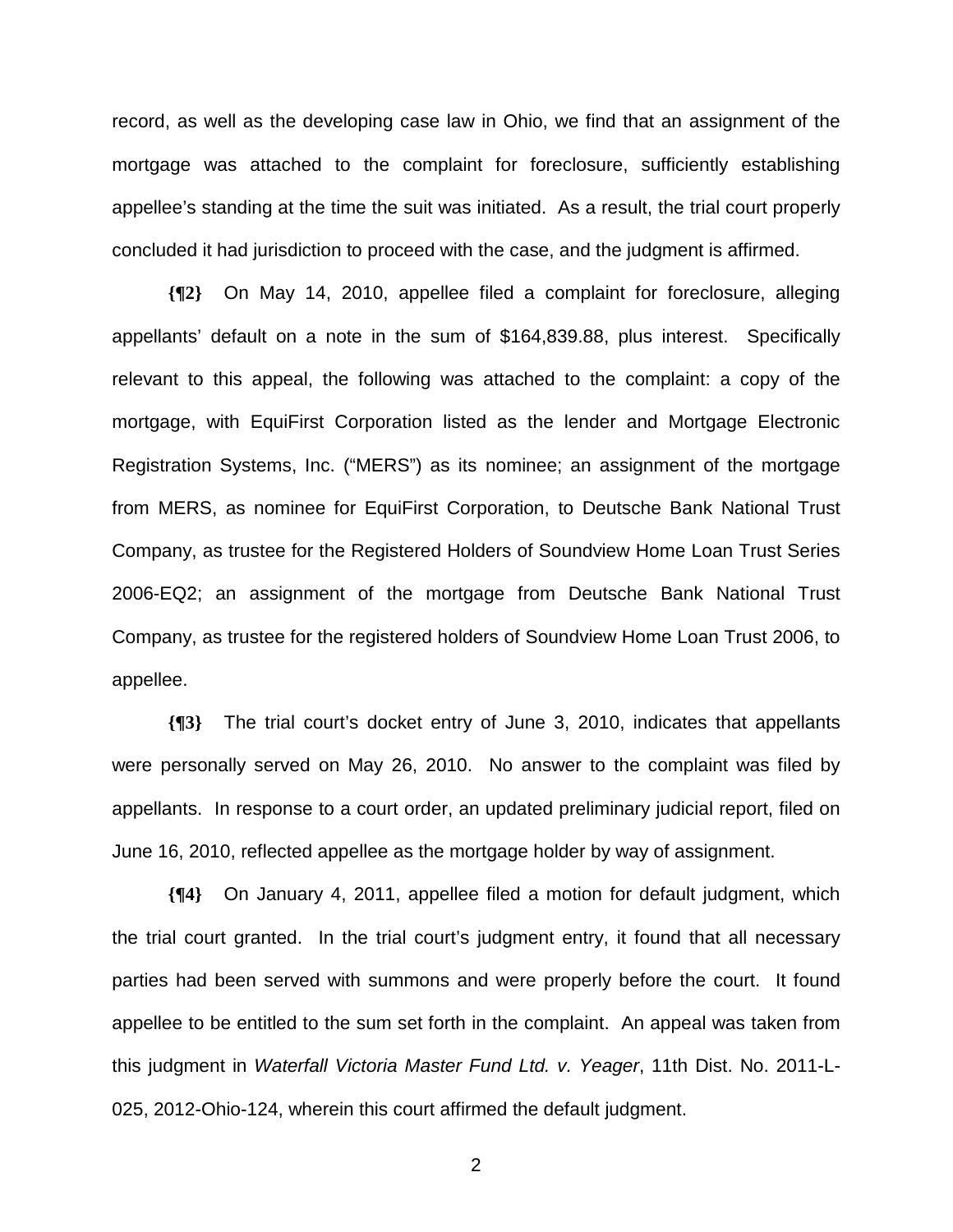**{¶5}** On August 29, 2011, appellants' home was sold at sheriff's sale. On May 11, 2012, appellants filed a motion to stay the confirmation of the sale. Also on May 11, 2012, appellants filed a Civ.R. 60(B) motion seeking relief from the default judgment. In their motion, appellants argued appellee did not have any interest in the property upon which it foreclosed. The trial court denied appellants' Civ.R. 60(B) motion and confirmed the sheriff's sale.

**{¶6}** Appellants now appeal the judgment and assert one assignment of error for review. Appellants' assignment of error states:

- **{¶7}** "The trial court erred in denying the motion for relief from judgment."
- **{¶8}** Civ.R. 60(B) provides, in pertinent part:
- **{¶9}** On motion and upon such terms as are just, the court may relieve a party \* \* \* from a final judgment \* \* \* for the following reasons: (1) mistake, inadvertence, surprise or excusable neglect; (2) newly discovered evidence which by due diligence could not have been discovered in time to move for a new trial under Rule 59(B); (3) fraud \* \* \*; (4) the judgment has been satisfied, released or discharged \* \* \*; or (5) any other reason justifying relief from the judgment. The motion shall be made within a reasonable time, and for reasons (1), (2) and (3) not more than one year after the judgment, order or proceeding was entered or taken.

**{¶10}** Thus, Civ.R. 60(B) provides parties with an equitable remedy requiring a court to revisit a final judgment and possibly afford relief from that judgment when in the interest of justice. *In re Edgell*, 11th Dist. No. 2009-L-065, 2010-Ohio-6435, ¶52. It is a curative rule which is to be liberally construed with the focus of reaching a just result.

 $\sim$  3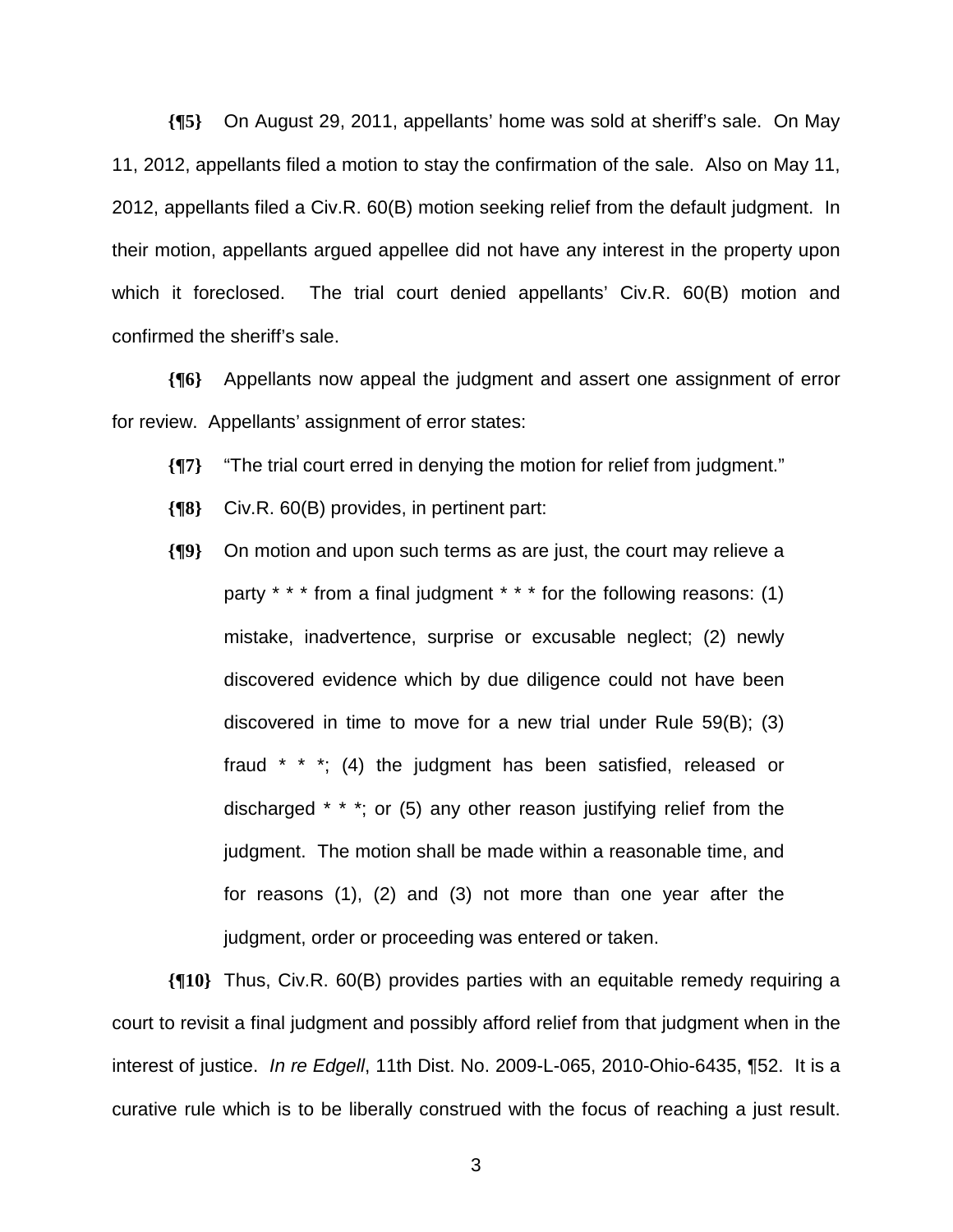*Hiener v. Moretti*, 11th Dist. No. 2009-A-0001, 2009-Ohio-5060, ¶18. "Moreover, Civ.R. 60(B) has been viewed as a mechanism to create a balance between the need for finality and the need for 'fair and equitable decisions based upon full and accurate information.'" *Id.*, quoting *In re Whitman*, 81 Ohio St.3d 239, 242 (1998). However, Civ.R. 60(B) relief is not to be used as a substitute for a direct appeal. *Doe v. Trumbull Cty. Children Services Bd.*, 28 Ohio St.3d 128 (1986), paragraph two of the syllabus. *See Am. Express Bank, FSB v. Waller*, 11th Dist. No. 2011-L-047, 2012-Ohio-3117, ¶14 ("[an appellant] cannot, however, after the opportunity for direct appellate review has passed, use Civ.R. 60(B) as a means of indirect entry into appellate review").

**{¶11}** Whether relief should be granted under a Civ.R. 60(B) motion is a determination entrusted to the sound discretion of the trial court. *In re Whitman*, *supra*, 242. As such, the standard of review is whether the trial court abused its discretion. *Id*.

**{¶12}** The Ohio Supreme Court has set forth a three-prong test which the movant must meet to prevail on a Civ.R. 60(B) motion. First, the motion must be timely, i.e., not more than one year after the judgment or order was entered where the grounds of relief are Civ.R. 60(B)(1)-(3); otherwise, the motion must be made within a reasonable time. Second, the party must be entitled to relief based on one of the reasons set forth in Civ.R. 60(B)(1)-(5). Third, the party must establish it has a meritorious defense or claim to present in the event relief is granted. *GTE Automatic Elec. v. ARC Industries*, 47 Ohio St.2d 146 (1976), paragraph two of the syllabus. A party must satisfy each prong to be entitled to relief. *KMV V Ltd. v. Debolt*, 11th Dist. No. 2010-P-0032, 2011-Ohio-525, ¶24. If one prong is not satisfied, the entire motion must be overruled. *Id.*, quoting *Rose Chevrolet, Inc. v. Adams*, 36 Ohio St.3d 17, 20 (1988).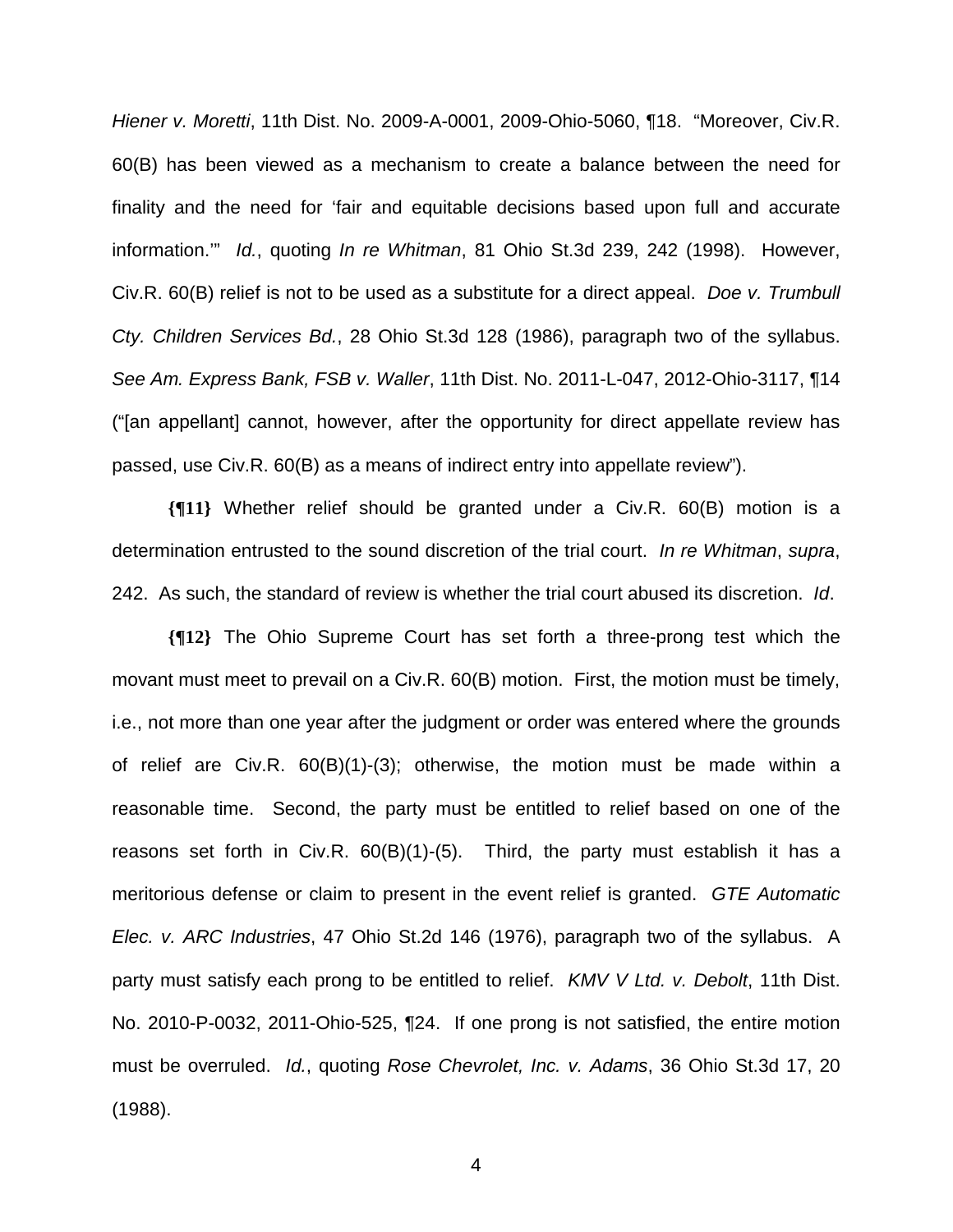**{¶13}** Appellants' Civ.R. 60(B) motion challenged the prior default judgment on the grounds appellee had no interest in the note or mortgage and therefore could not bring the action.

**{¶14}** A brief history of the law in this area is warranted given that the issue of standing in the context of a mortgage foreclosure action has developed significantly since the parties filed their briefs in this appeal. Previously, the Ohio Supreme Court, in the plurality opinion of *State ex rel. Jones v. Suster*, 84 Ohio St.3d 70 (1998), indicated that standing is not jurisdictional, explaining that, pursuant to Civ.R. 17, "lack of standing may be cured by substituting the proper party so that a court otherwise having subject matter jurisdiction may proceed to adjudicate the matter." *Id*. at 77. Relying on this proposition, this court held standing to not be jurisdictional, but rather an affirmative defense that can be waived if not timely asserted. *Aurora Loan Servs., LLC v. Cart*, 11th Dist. No. 2009-A-0026, 2010-Ohio-1157; *Waterfall Victoria Master Fund Ltd. v. Yeager*, 11th Dist. No. 2011-L-025, 2012-Ohio-124; *Everhome Mtge. Co. v. Behrens*, 11th Dist. No. 2011-L-128, 2012-Ohio-1454; *Bank of New York Mellon Trust Co., N.A. v. Shaffer*, 11th Dist. No. 2011-G-3051, 2012-Ohio-3638.

**{¶15}** After the parties filed their briefs in this case, however, the Ohio Supreme Court released *Fed. Home Loan Mtge. Corp. v. Schwartzwald*, 134 Ohio St.3d 13, 2012-Ohio-5017, wherein it criticized *Jones* and held that standing is jurisdictional. *Id*. at ¶22 & ¶29. As it is a jurisdictional requirement, the Supreme Court concluded that standing must be determined as of the commencement of the suit. *Id*. at ¶24. It further emphasized that Civ.R. 17(A), requiring actions to be prosecuted in the name of the real party in interest, does not address standing but instead merely concerns proper party joinder. *Id*. at ¶33. Thus, "a lack of standing at the outset of litigation *cannot*

 $\sim$  5  $\sim$  5  $\sim$  5  $\sim$  5  $\sim$  5  $\sim$  5  $\sim$  5  $\sim$  5  $\sim$  5  $\sim$  5  $\sim$  5  $\sim$  5  $\sim$  5  $\sim$  5  $\sim$  5  $\sim$  5  $\sim$  5  $\sim$  5  $\sim$  5  $\sim$  5  $\sim$  5  $\sim$  5  $\sim$  5  $\sim$  5  $\sim$  5  $\sim$  5  $\sim$  5  $\sim$  5  $\sim$  5  $\sim$  5  $\sim$  5  $\sim$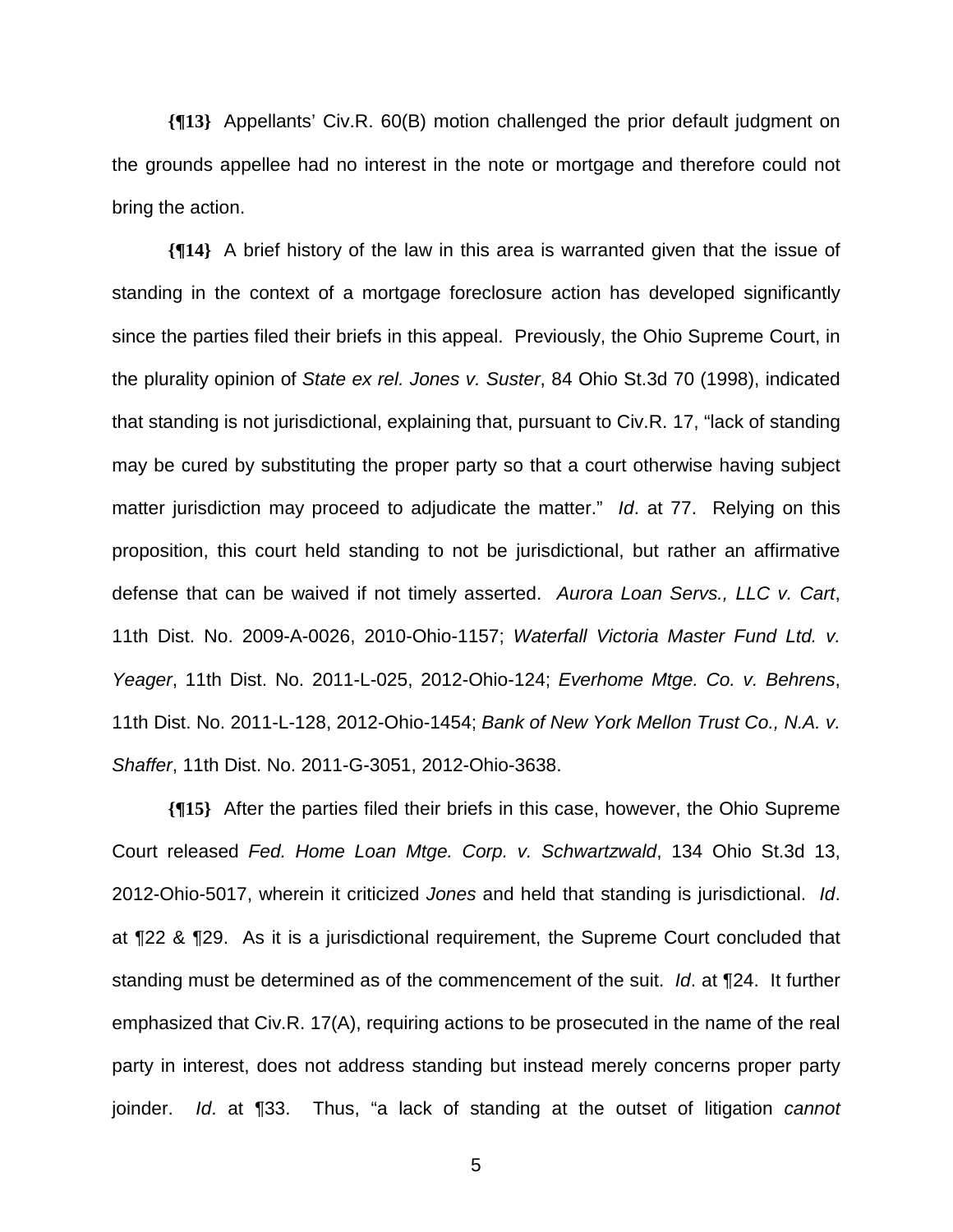[subsequently] be cured by receipt of an assignment of the claim or by substitution of the real party in interest." *Id*. at ¶41 (emphasis added). We recently had occasion to evaluate the import of *Schwartzwald* as applied to the prior holdings of this court. In *Fed. Home Loan Mtge. Corp. v. Rufo*, 11th Dist. No. 2012-A-0011, 2012-Ohio-5930, we expressly overruled the holdings in *Cart*, *supra*; *Yeager*, *supra*; *Behrens*, *supra*; and *Shaffer*, *supra*, to the extent they were inconsistent with *Schwartzwald*. *Id*. at ¶29.

**{¶16}** Here, appellee argues that appellants are barred by res judicata because they previously argued this matter before this court in *Yeager*, *supra*. This is something of a procedural double-edged sword for appellants. In recognizing this court's previous decision in *Yeager*, appellants go to great pains to characterize their argument as *not* relating to standing or "the correctness of the assignment," but rather appellee's "authority to act" to foreclose upon the real property. However, if we were to accept this characterization, likely made in an effort to avoid the holding in *Yeager*, then appellants' argument would indeed be barred by res judicata because this is an argument that could have and should have been raised in their direct appeal. Rather, we find appellants are raising the issue of standing, as they contend appellee had no interest in the note or mortgage and therefore had no authority to bring the action. As set forth above, the law has changed, and following the dictates of the Ohio Supreme Court, we now hold standing to be a jurisdictional requirement. *See Rufo*, *supra*. As the lack of jurisdiction is an issue that cannot be waived and may be raised at any time, res judicata does not bar the arguments before this court. *Byard v. Byler*, 74 Ohio St.3d 294, 296 (1996); *see also Mulby v. Poptic*, 8th Dist. No. 98324, 2012-Ohio-5731, ¶10. As this court's previous decision in *Yeager* was released before *Schwartzwald* and overruled in part in *Rufo*, the law-of-the-case doctrine similarly does not bar us from

 $\sim$  600  $\sim$  600  $\sim$  600  $\sim$  600  $\sim$  600  $\sim$  600  $\sim$  600  $\sim$  600  $\sim$  600  $\sim$  600  $\sim$  600  $\sim$  600  $\sim$  600  $\sim$  600  $\sim$  600  $\sim$  600  $\sim$  600  $\sim$  600  $\sim$  600  $\sim$  600  $\sim$  600  $\sim$  600  $\sim$  600  $\sim$  600  $\sim$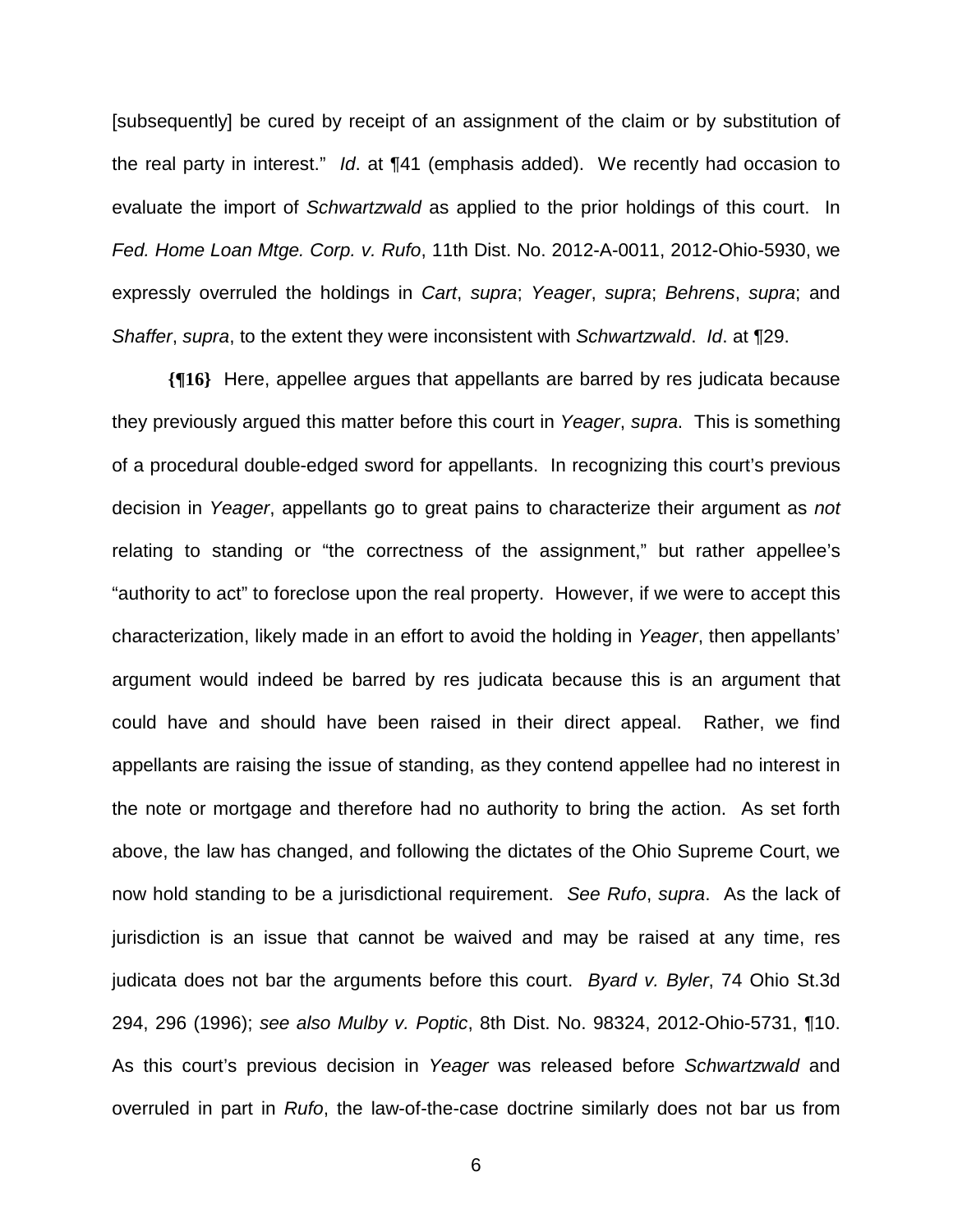considering this argument. *See Hopkins v. Dyer*, 104 Ohio St.3d 461, 2004-Ohio-6769, ¶15.

**{¶17}** Turning, then, to the arguments advanced by appellants in this present appeal, and in accord with our decision in *Rufo*, ¶30, appellee was "required to have an interest in the note or mortgage when it filed this action in order to have standing to invoke the jurisdiction of the trial court." The record indicates the mortgage was indeed assigned prior to the initiation of the action, a copy of which was attached to the complaint. The notarized assignment instrument attached to the complaint states that Deutsche Bank National Trust Company, as trustee for the registered holders of Soundview Home Loan Trust 2006, transferred the mortgage of the subject parcel to appellee.

**{¶18}** Appellants contend that the promissory note never transferred from Deutsche Bank National Trust Company to appellee, and therefore appellee has no interest in either the note or the mortgage. In support, appellants argue none of the allonges attached to the note mention Deutsche Bank National Trust Company. However, as this court has held previously, the assignment of the mortgage, though not containing an express transfer of the note, was sufficient to transfer both the mortgage and the note. *Rufo*, ¶44.

**{¶19}** As appellee provided documentary evidence that it held the mortgage at the time it filed the complaint, it presumptively established it had standing to bring this foreclosure against appellants.

**{¶20}** Appellants exhaust the remainder of their argument by attacking the validity of the assignment. Appellants broadly contend the mortgage assignment to appellee was invalid because the assignment was not transferred in accord with the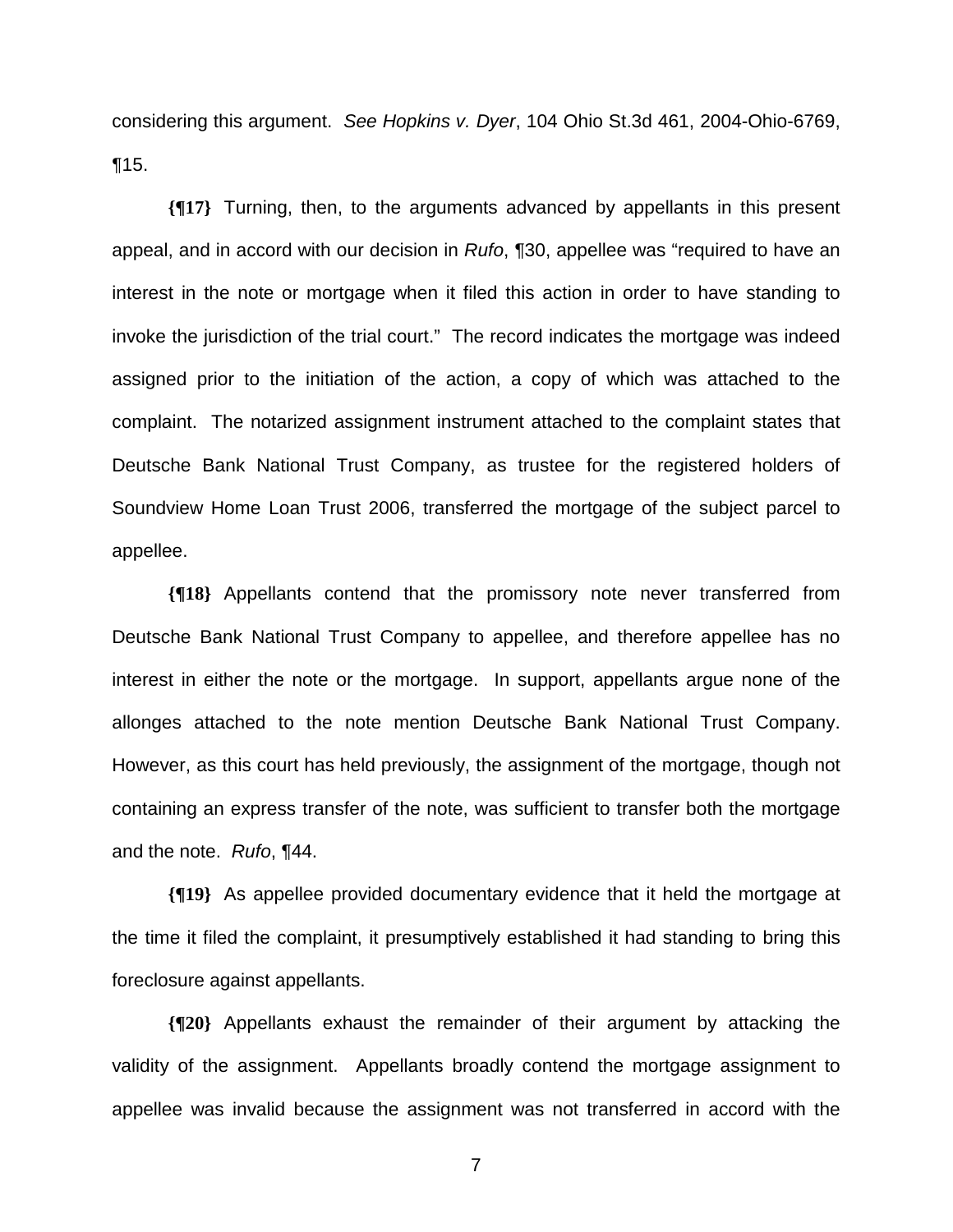terms of the Pooling and Service Agreement of Deutsche Bank National Trust Company. First, appellants point to no Ohio authority, nor could any be located, which states the failure to follow the terms of a Pooling and Service Agreement renders an assignment to a subsequent assignee, who was not involved in the agreement, invalid such that the assignee has no standing to enforce the otherwise valid interests in the assignment. Even if such a failure was established, we cannot say it left the trial court without jurisdiction to proceed with the foreclosure. Standing in the name of appellee was established by what appears to be a valid assignment. If there was any prior defect in the chain of acquisition of the assignment, that is a defense that must have been timely established at the trial court. Therefore, insomuch as this issue does *not* affect appellee's standing to bring the suit and invoke the jurisdiction of the trial court, it is barred by res judicata because it is an argument that should have and could have been previously raised.

**{¶21}** In addition, appellants lack standing to make this argument. Recently, the Eighth Appellate District, in a post-*Schwartzwald* decision, addressed the identical argument. In *Deutsche Bank Natl. Trust Co. v. Rudolph*, 8th Dist. No. 98383, 2012- Ohio-6141, ¶24, the Eighth District was also faced with the argument that a mortgagee was, in fact, not the holder of the mortgage because the transfer occurred in violation of a Pooling and Service Agreement. The court concluded that the appellant had no standing to raise such an argument. *Id*. The court explained: "[W]hen a mortgagor, such as Rudolph, is not a party to the transfer agreement, and her contractual obligations under the mortgage are not affected in any way by the assignment, the mortgagor lacks standing to challenge the validity of the assignment." *Id*. at ¶25. In so holding, the Eighth District relied on its prior ruling in *Bank of New York Mellon Trust Co.* 

en andere de la provincia de la provincia de la provincia de la provincia de la provincia de la provincia del<br>En 1888, en 1888, en 1888, en 1888, en 1888, en 1888, en 1888, en 1888, en 1888, en 1888, en 1888, en 1888, en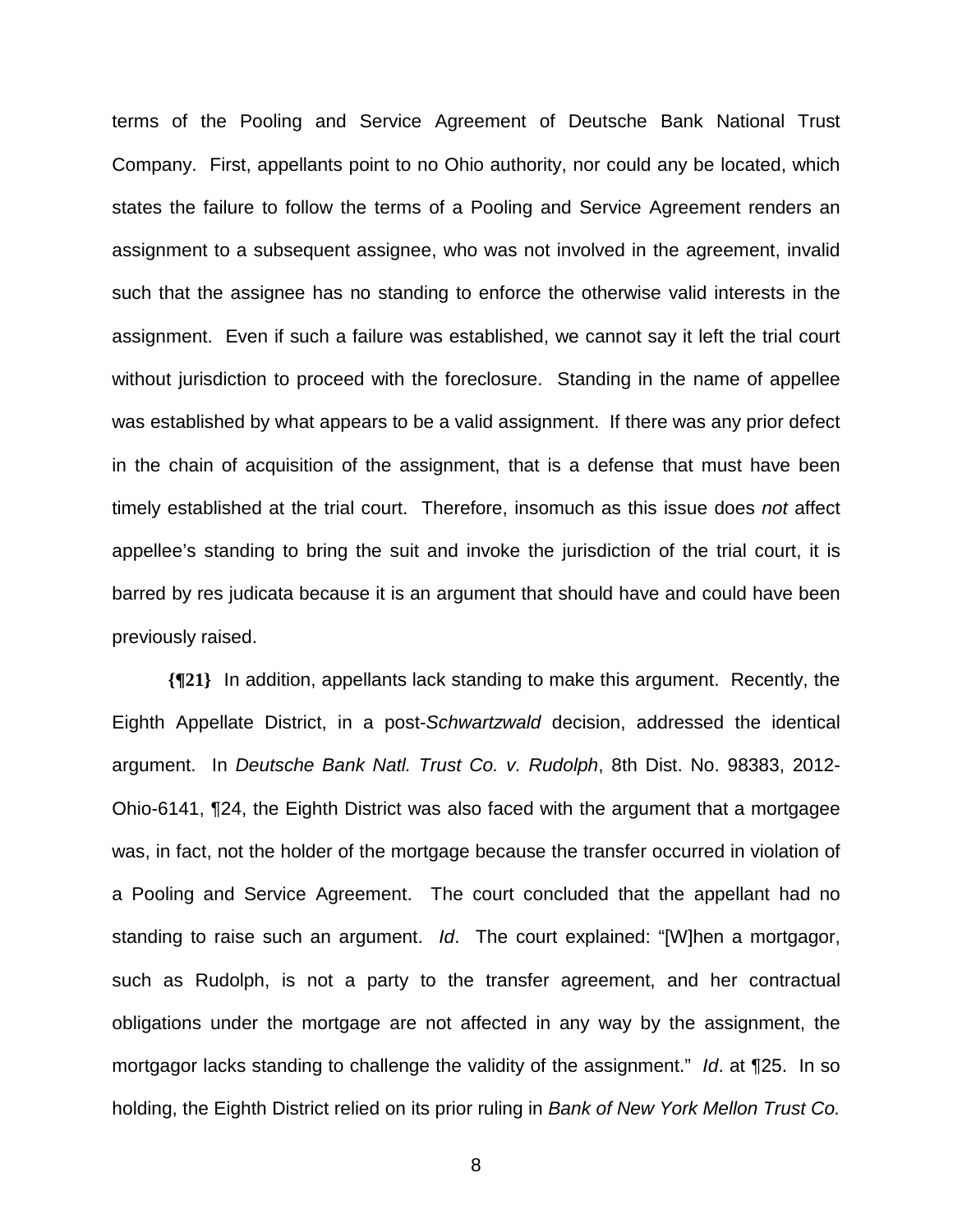*v. Unger*, 8th Dist. No. 97315, 2012-Ohio-1950, ¶35, which adopted *Bridge v. Aames Capital Corp*., 2010 U.S. Dist. LEXIS 103154 (N.D.Ohio 2010) ("a debtor may not challenge an assignment between an assignor and assignee").

**{¶22}** These rulings are based on the recognition that "an assignment does not alter the mortgagor/debtor's obligations under the note or mortgage and that the foreclosure complaint is based on the mortgagor's default under the note and mortgage—not because of the mortgage assignment." *Id*. at ¶25; *see also Kapila v. Atlantic Mtge. & Invest. Corp*., 184 F.3d 1335, 1338 (11th Cir.1999). ("[A] subsequent assignment of the mortgagee's interest \* \* \* does not change the nature of the interest of the mortgagor or someone claiming under him.") Accordingly, the Eighth District concluded that "Rudolph has no standing to challenge the validity of the assignment of the mortgage to Deutsche, despite her broad claim that Deutsche failed to comply with the [Pooling and Service Agreement] or its own Indenture Agreement." *Id*. at ¶26.

**{¶23}** Similarly here, we are faced with the allegation that an entity prior to appellee did not follow the Pooling and Service Agreement in transferring the mortgage, and consequentially, appellee never received a valid assignment. We find the Eighth District's holdings in *Rudolph* and *Unger* to be persuasive. As was the case in *Rudolph* and *Unger*, the mortgage assignment here did not alter appellants' obligations under the note or mortgage. Appellee filed the foreclosure complaint based on appellants' default under the note and mortgage, not because of the mortgage assignments. *Rudolph*, ¶26; *Ugner*, ¶35; *see also LSF6 Mercury REO Invs. Trust Series 2008-1 v. Locke*, 10th Dist No. 11AP-757, 2012-Ohio-4499, ¶29. ("[A]ppellants, in the present case, lacked standing to challenge the validity of the assignment of the note and mortgage from Deutsche to LSF6.") Appellants therefore do not have standing to make this argument.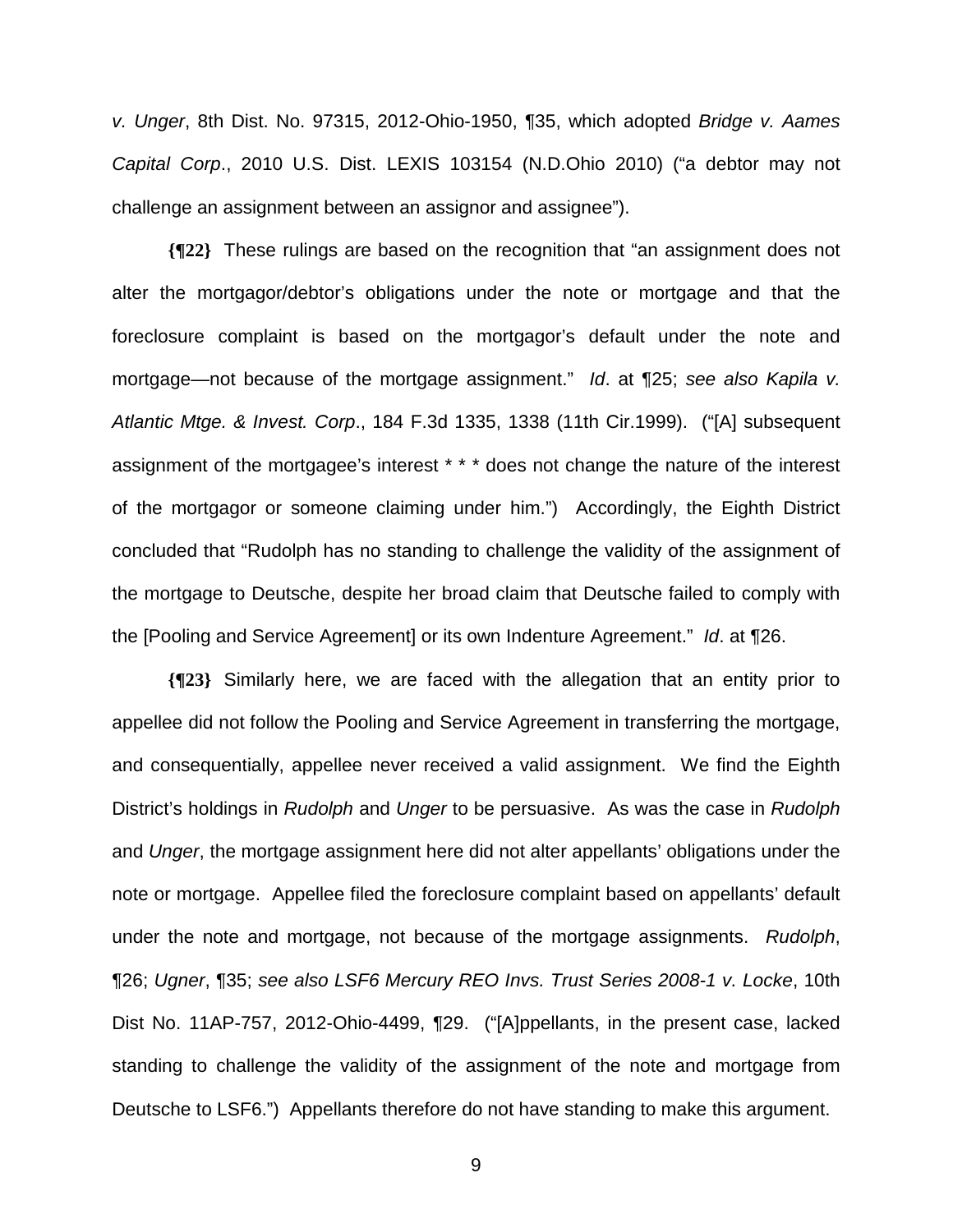**{¶24}** As a result of the foregoing, appellants are unable to demonstrate they have a meritorious defense or claim to raise if relief is granted pursuant to the aboveframed *GTE Automatic* test. We therefore cannot conclude the trial court abused its discretion in denying the motion.

**{¶25}** As we determine the trial court did not err in denying appellants' Civ.R. 60(B) motion for relief from default judgment, we need not address the other issues outlined under appellants' sole assignment of error, specifically whether the matter has been rendered moot by the confirmation of the sheriff's sale such that no meaningful relief can be granted.

**{¶26}** Accordingly, appellants' sole assignment of error is without merit.

DIANE V. GRENDELL, J., concurs in judgment only with a Concurring Opinion, COLLEEN MARY O'TOOLE, J., dissents with a Dissenting Opinion.

DIANE V. GRENDELL, J., concurs in judgment only with a Concurring Opinion.

**{¶27}** I concur with the majority's decision to affirm the judgment of the lower court. I write separately because the merits of the appellants' argument related to standing should not be reached, since it was barred by res judicata.

\_\_\_\_\_\_\_\_\_\_\_\_\_\_\_\_\_\_\_\_

**{¶28}** In the present matter, the majority concludes that, although the appellants attempt to frame the argument in a different light, the issue raised in their Civ.R. 60(B) motion relates to standing, since they contend that the appellee had no interest in the note or mortgage and no authority to bring the action. I agree. However, the majority further holds that the standing issue is not barred by res judicata, since standing is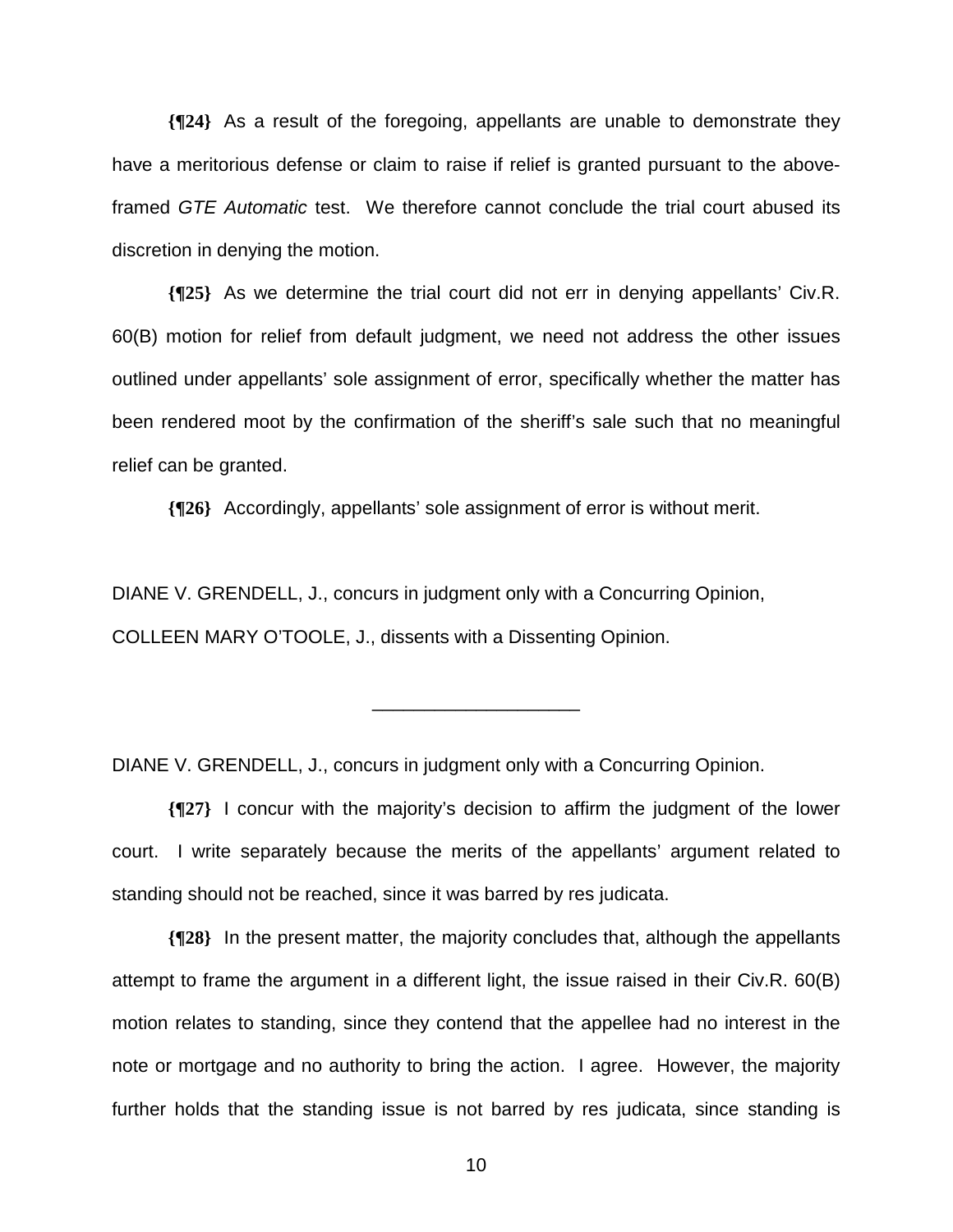jurisdictional and, therefore, "is an issue that cannot be waived and may be raised at any time." *Supra* at ¶ 16. This is where our opinions diverge.

**{¶29}** Regarding the issue of res judicata and the appropriate use of a Civ.R. 60(B) motion, this court has held that a "Civ.R. 60(B) motion is not a substitute for an appeal." *Blaine v. Southington Local Schools*, 11th Dist. No. 2002-T-0180, 2003-Ohio-6238, ¶ 8, citing *Blasco v. Mislik*, 69 Ohio St.2d 684, 686, 433 N.E.2d 612 (1982). Moreover, "a Civ.R. 60(B) motion cannot be employed as a means of contesting the merits of the underlying judgment." *Natl. City Bank v. Graham*, 11th Dist. No. 2010-L-047, 2011-Ohio-2584, ¶ 20.

**{¶30}** Generally, this court would find that the standing argument should have been raised in the prior appeal before this court and cannot be considered, since it relates to the merits of the underlying judgment in the lower court. In fact, in the prior appeal to this court, the issue of standing was raised by the appellants. *Waterfall Victoria Master Fund Ltd. v. Yeager*, 11th Dist. No. 2011-L-025, 2012-Ohio-124, ¶ 10. Therefore, the appellants should not be able to pursue such a claim under a Civ.R. 60(B) motion, or such a motion could become a tool to simply avoid an unfavorable decision. *See Streetsboro v. Encore Homes*, 11th Dist. No. 2002-P-0018, 2003-Ohio-2109, ¶ 11 ("the fact remains that the same issues and underlying facts were raised and ruled upon by both this court and the court below" and, therefore, a Civ.R. 60(B) motion to vacate was not a proper remedy). The majority holds, however, that res judicata cannot bar this court from addressing the merits of the Civ.R. 60(B) motion, since the issue of standing is jurisdictional and can be raised at any time. Based on this conclusion, it is necessary to further consider whether standing is jurisdictional.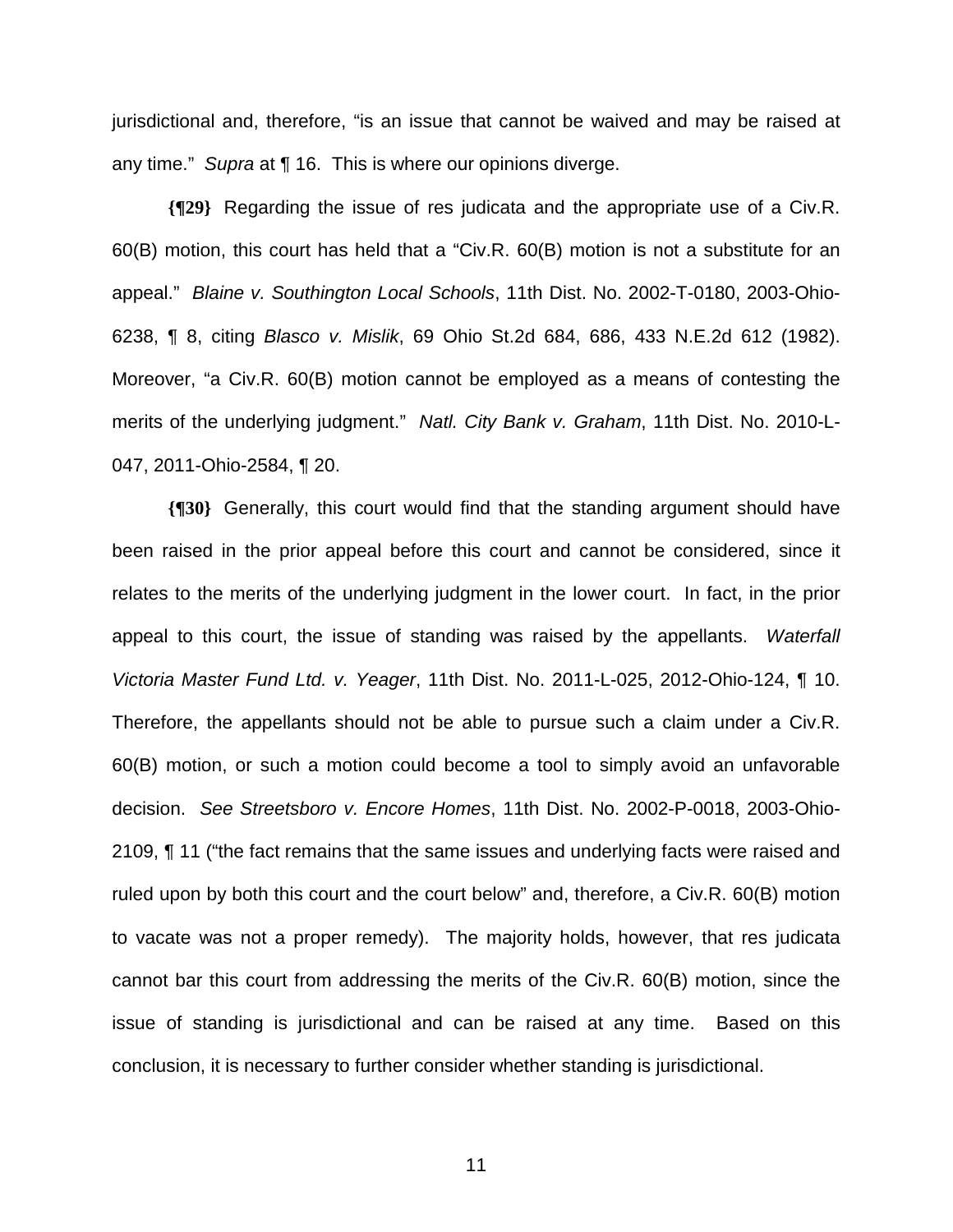**{¶31}** Any conclusion that standing is jurisdictional under *Schwartzwald*, i.e., that a case must be dismissed when a plaintiff does not have standing at the time the action was filed, but becomes the holder of the note or mortgage at a future time during the proceedings, should be rejected. As explained in my recent dissent in *Self Help Ventures Fund v. Jones*, 11th Dist. No. 2012-A-0014, 2013-Ohio-868, a plaintiff should be able to establish standing *after* the filing of a lawsuit, and, therefore, standing should not be considered jurisdictional or necessary to initiate a claim. This is true for multiple reasons, including that the inability to cure a standing deficiency is contrary to the interests of judicial economy and efficiency. *Painesville City Local Schools Bd. of Edn. v. Ohio Assn. of Pub. School Emps.*, 11th Dist. No. 2005-L-100, 2006-Ohio-3645, ¶ 15 (emphasizing the importance of speedy resolutions to conflicts to foster judicial economy by "unburdening crowded court dockets") (citation omitted); *State v. Wamsley*, 117 Ohio St.3d 388, 2008-Ohio-1195, 884 N.E.2d 45, ¶ 28 (finding that the court's holding should "foster rather than thwart judicial economy"); *F.O.E., Inc. v. Energex Oil & Gas Corp*., 4th Dist. No. 86 CA 19, 1987 Ohio App. LEXIS 9233, \*6 (Sept. 29, 1987) (noting that certain civil rules serve the purposes of "convenience \* \* \* speed, and judicial economy"). Allowing a party to obtain standing during the course of the proceedings prevents the dismissal of the action, and the refiling of the complaint and new responsive filings, all of which require additional consideration by the court, thereby creating an ineffective use of court resources. This process will further extend the amount of time required to resolve the underlying foreclosure action and prohibits the administration of timely justice for all involved parties.

**{¶32}** In addition, a holding that a standing challenge like the one raised by appellants is not barred by res judicata would essentially allow challenges to standing to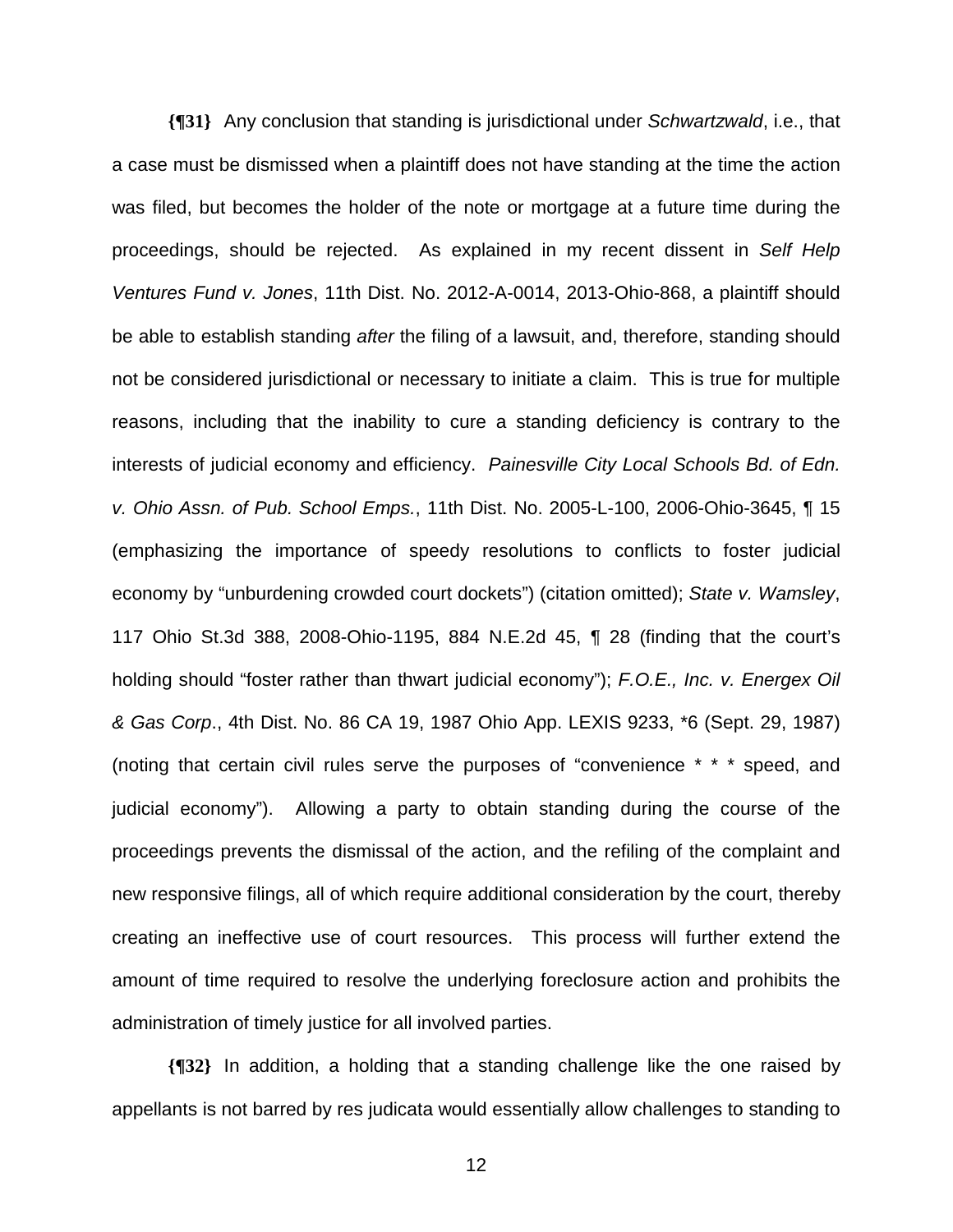be raised at any time, even if the issue was not raised at trial or contested during a previous appeal. As occurred in this case, a party could simply raise the issue of standing at any time in the future and be permitted to argue the matter, even if a period of several years has passed. Such a process does not promote finality or judicial economy.

**{¶33}** As explained in *Self Help*, the Ohio Supreme Court has noted in the past, in the context of Civ.R. 17 relating to real parties in interest, a lack of standing should challenge "the capacity of a party to bring an action, not the subject matter jurisdiction of the court," citing *State ex rel. Jones v. Suster*, 84 Ohio St.3d 70, 77, 701 N.E.2d 1002 (1998). It is a logical and sensible conclusion that if an action that has not initially been filed in the name of a party who has an interest in the litigation can be cured, a person without standing at the time of the complaint should also be given the opportunity to cure the defect and the court should have jurisdiction over the matter. *See Kinder v. Zuzak*, 11th Dist. No. 2008-L-167, 2009-Ohio-3793, ¶ 21 (giving a plaintiff a reasonable opportunity to cure a deficiency by stating the proper parties in interest has "the same effect as if the action had been commenced in the name of the real party in interest") (citation omitted).

**{¶34}** Similarly, Civ.R. 15(A) and (C) allow for amendments to the Complaint to be made by the plaintiff after filing, including changing a party named in the Complaint. This rule allows for a more efficient judicial process, addressing concerns similar to those raised in the present matter. Based on the foregoing rules, amendment to the Complaint should be permitted in foreclosure proceedings to establish the existence of standing.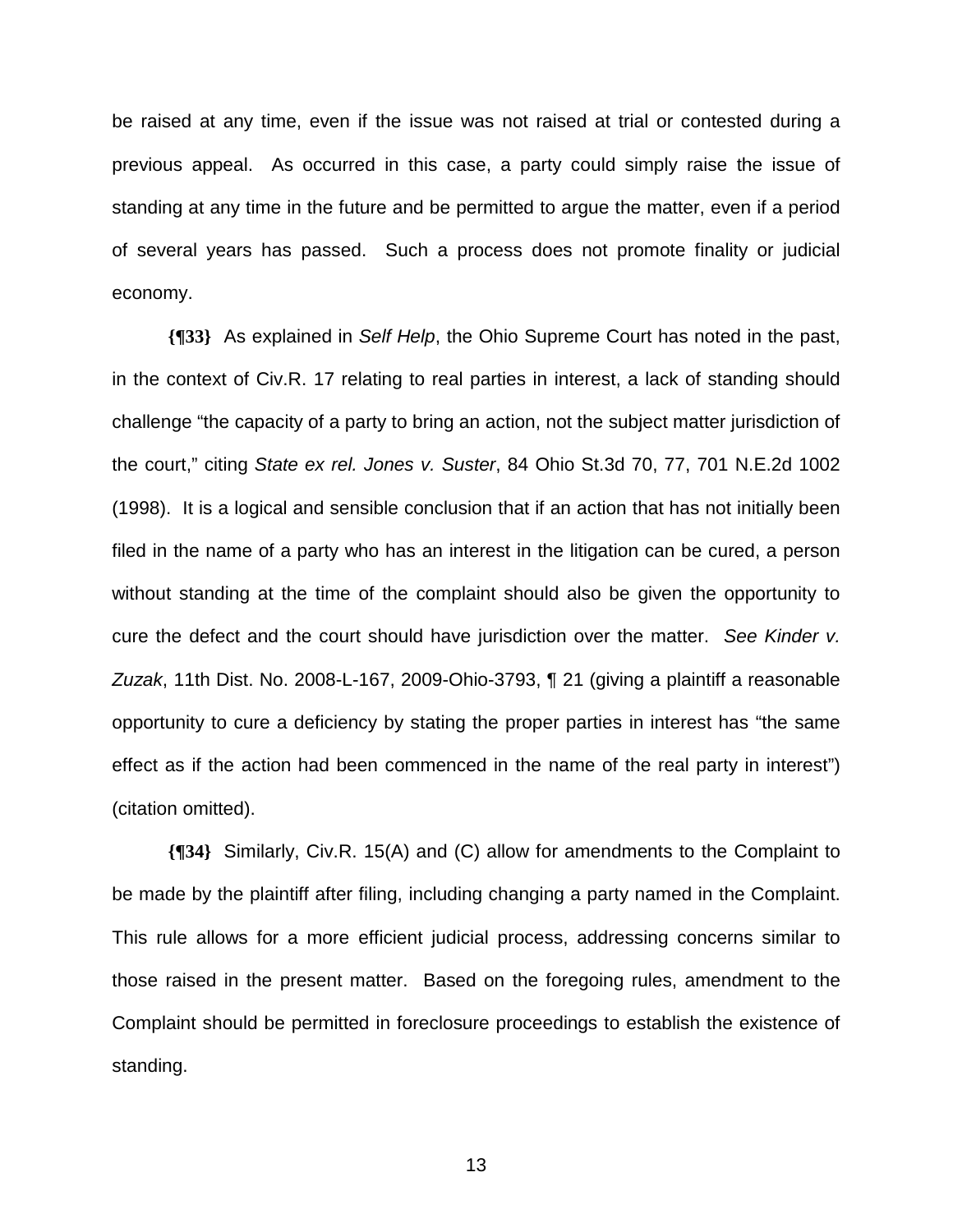**{¶35}** Since it should be concluded that standing is not required to initially invoke a trial court's jurisdiction and that a party should be able to establish standing during the course of the proceedings, I disagree with the conclusion that standing is jurisdictional. Since standing is not jurisdictional, it is unnecessary to consider the merits of the appellants' claim and the matter should be dismissed purely on the basis of res iudicata.<sup>1</sup>

**{¶36}** For the foregoing reasons, I respectfully concur in judgment only.

\_\_\_\_\_\_\_\_\_\_\_\_\_\_\_\_\_\_\_\_

COLLEEN MARY O'TOOLE, J., dissents with a Dissenting Opinion.

**{¶37}** I would reverse and remand. I respectfully disagree that a mortgagor faced with foreclosure should not be allowed to raise a failure of the assignment of the note and/or mortgage between the original mortgagee, and an alleged subsequent assignee.

**{¶38}** I do believe that the cases relied on by the majority are premised upon different facts than the case at bar. The majority cites to the decisions of the Eighth District in *Rudolph*, 2012-Ohio-6141, and *Unger*, 2012-Ohio-1950, as well as that of the Tenth District in *Locke*, 2012-Ohio-4499, for the proposition that a mortgagor lacks standing to challenge the validity of the assignment of a note and/or mortgage. In turn, each of these decisions relies on that of the Northern District of Ohio in *Bridge v. Aames Capital Corp.*, 2010 U.S. Dist. LEXIS 103154. I find this reliance misplaced.

<sup>1.</sup> The dissenting opinion misses the point, since the issue of the applicability of res judicata relates directly to the conclusion in this concurrence that standing is *not* jurisdictional. The dissent's contention that res judicata does not attach, which is the same holding contained in the majority's opinion, is specifically addressed throughout this concurrence. Based on the thorough analysis in this opinion that standing is not jurisdictional, res judicata can and should apply.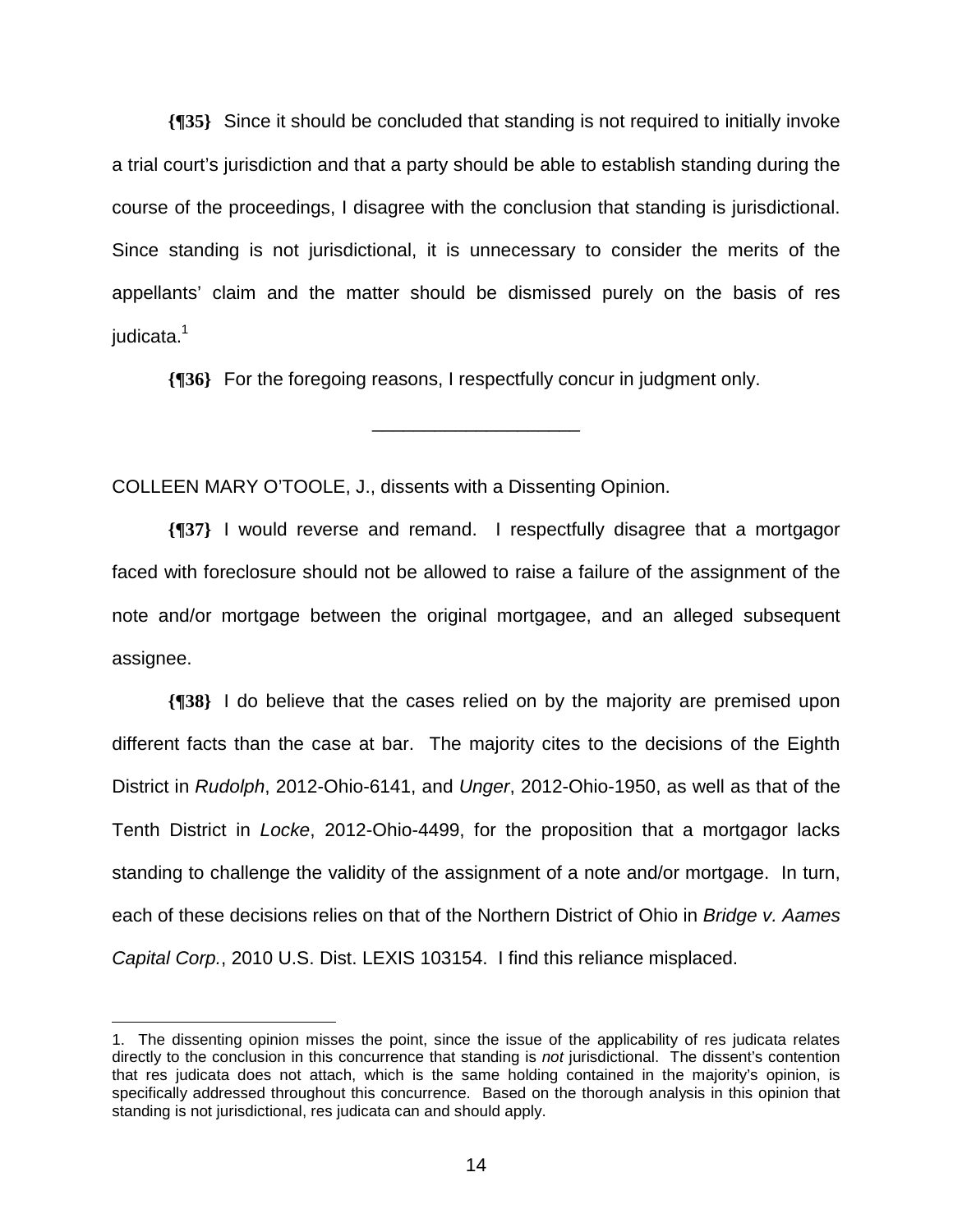**{¶39}** The Superior Court of New Hampshire's analysis in *Newitt v. Wells Fargo Bank, N.A.*, 213-2011-CV-00173, 2011 N.H. Super. LEXIS 60 (July 14, 2011), is on point. As that court notes, *Bridge* was a quiet title action, instituted by the mortgagor against the assignee of the mortgagee, in which the burden was on the mortgagor to establish her case, and thus not properly applied to a foreclosure action. *Id.* at \*7-8. In foreclosure actions, the burden to establish a prima facie case, including standing, rests upon the mortgagee or its assignee. *Schwartzwald*, 134 Ohio St.3d 13, 2012-Ohio-5017, ¶20-28.

**{¶40}** Second, the decision in *Bridge* issued before that of the Supreme Court of Ohio in *Schwartzwald*. In that case, the Supreme Court made it clear that standing to bring a foreclosure action is a matter of constitutional dimension, and that standing, including being the valid holder of the note and/or mortgage, must be established at the time the action is commenced. I respectfully cannot find that an assignee under an improper or invalid assignment from a mortgagee, has such standing. In this regard, I find the reasoning of the court in *Newitt* persuasive:

**{¶41}** "[Wells Fargo] argues that [the Newitts] may not challenge the assignment, and therefore Wells Fargo's standing as the mortgagee, because RSA 479:25 allows the mortgagee or its assignee to foreclose without judicial authorization by exercising the power of sale. Wells Fargo therefore appears to argue that at no point must the mortgagee, when its power to foreclose is challenged, establish that it obtained its rights to the mortgage pursuant to a valid instrument. This argument is circular: a mortgagee may foreclose because it is the mortgagee, given that RSA 479:25 allows the mortgagee or its assignee to foreclose. Wells Fargo overlooks the caveat that if it never obtained the mortgage, i.e. if the February 23, 2010 assignment

<u>15 and 2011 and 2012 and 2013 and 2014 and 2014 and 2014 and 2014 and 2014 and 2014 and 2014 and 2014 and 201</u>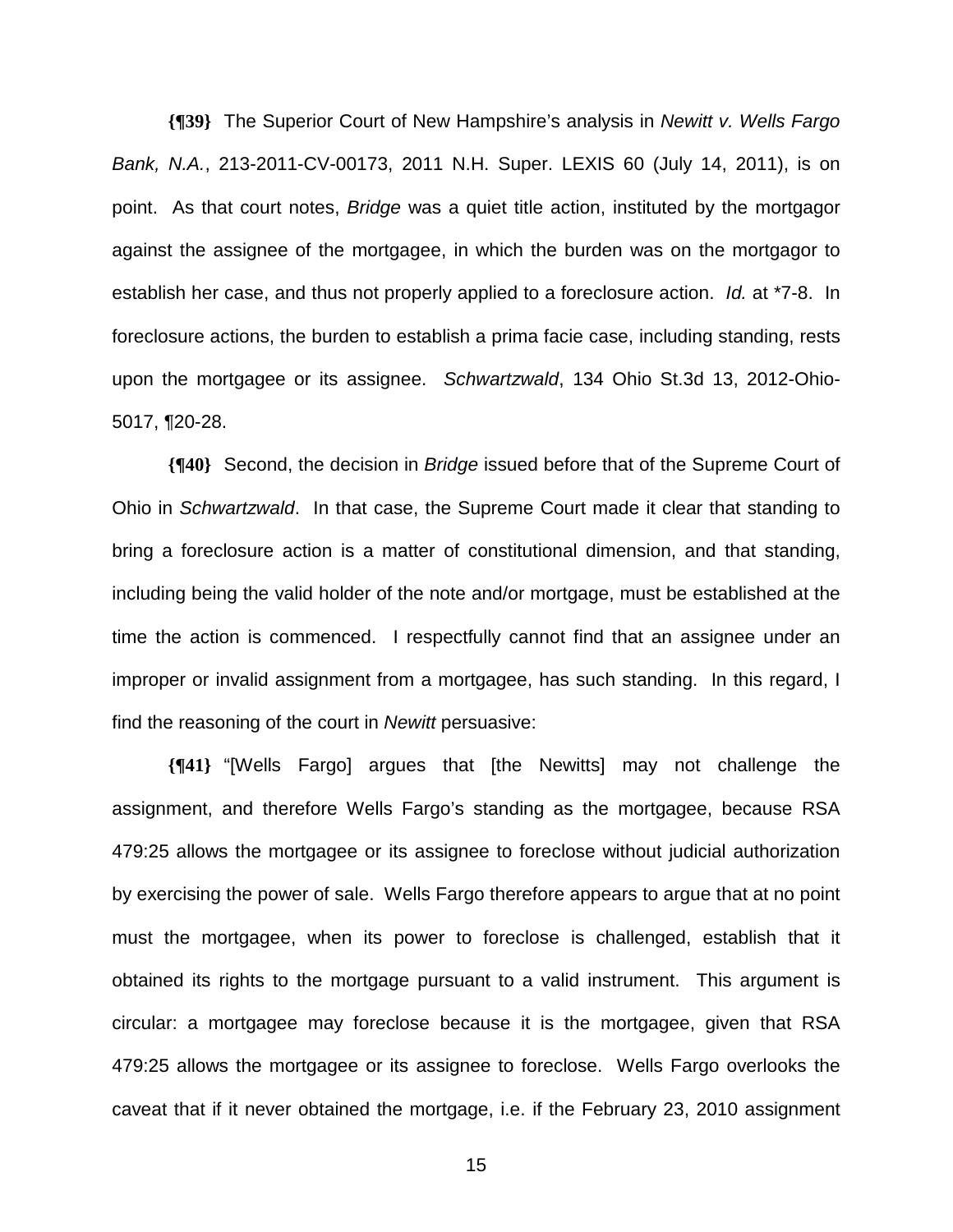was invalid, it is not the mortgagee and never qualified for the protections of RSA 479:25. To hold otherwise would be to allow any self-proclaimed mortgagee or assignee to foreclose on any property by invoking RSA 479:25." *Newitt* at \*4-5.

**{¶42}** I agree. Mortgagors should be allowed to attack the validity of an assignment between a mortgagee and assignee: indeed, pursuant to *Schwartzwald*, assignees should be required to prove they received the note and/or mortgage through a valid assignment.

**{¶43}** Finding appellants' argument persuasive, I must respectfully disagree with the concurring judge's conclusion that res judicata bars this appeal. As our colleague Judge Rice wrote recently:

**{¶44}** "In *Schwarzwald*, the Supreme Court held that standing is required to present a justiciable controversy and is a jurisdictional requirement. *Id.* at ¶21-22. The Court held that, because standing is required to invoke the trial court's jurisdiction, standing is determined as of the filing of the complaint. *Id.* at ¶24. \* \* \* Further, because standing is jurisdictional, it can never be waived and *may be challenged at any time*. *See Pratts v. Hurley*, 102 Ohio St.3d 81, 2004-Ohio-1980, ¶11. \* \* \*.

**{¶45}** "This court in *Rufo* [2012-A-0011] held that, pursuant to *Schwarzwald*, courts of common pleas have subject matter jurisdiction over justiciable matters and that standing to sue is required to make a justiciable case. *Rufo* at ¶28. Thus, without standing, a case is not justiciable and the court lacks subject-matter jurisdiction. *Id.*  When the trial court lacks subject-matter jurisdiction, its final judgment is void. *Id.* at ¶15." (Emphasis sic.) *Bank of New York Mellon Trust Co., N.A. v. Shaffer*, 11th Dist. No. 2011-G-3051, \* \* \*Ohio \* \* \*, ¶24-25.